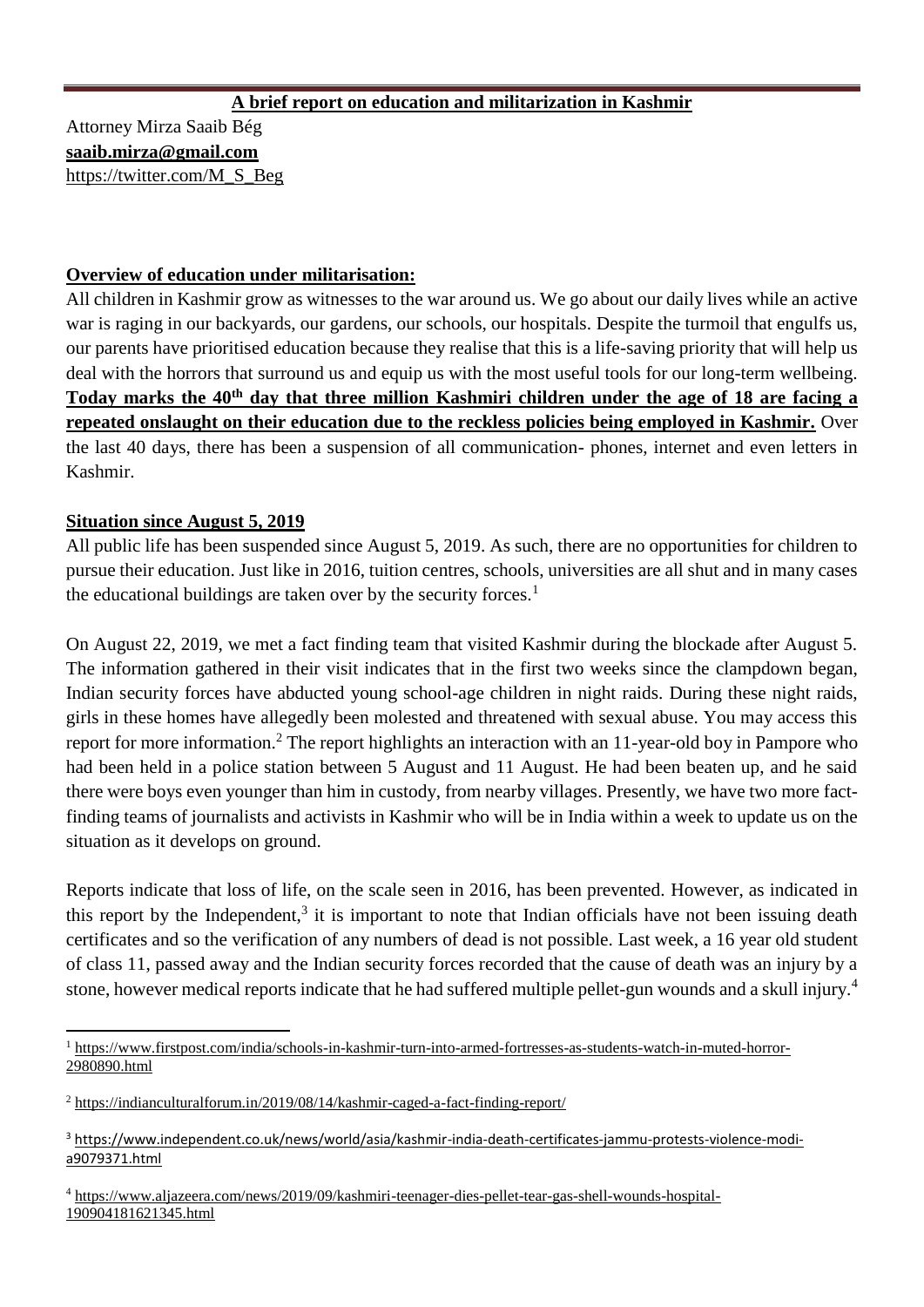The boy's family stated that Indian security forces did not allow his body to be buried in their family graveyard.

#### **Loss of education**

Presently, since, August 5, 2019, all schools and educational institutions have remained shut off, just like they were shut in  $2016^5$ . On August 17, 2019, in an attempt to manufacture normalcy, the Indian Government passed orders for reopening of nearly 200 primary schools in Srinagar<sup>6</sup> but as indicated in this report<sup>7</sup> by BBC, parents faced tremendous difficulty due to travel restrictions/ curfew in Kashmir and therefore no attendance has been possible. India's PTI news agency reported that in repose to the Order of the Government of India, only government schools have re-opened, with private schools remaining closed, however there has been no report or check on how many students were able to attend these government schools. The government has reported that 30% teaching staff was present in the schools.<sup>8</sup>

The impact of militarisation has been deep and profound on the educational atmosphere in Kashmir. This Economic Survey Report of 2017, released by the Chief Economic Advisor of India, accepted that due to nearly 150 days of forced closure of schools in 2016, students from class 1 to class 9 had to be given a mass promotion without exams. After each incident of disturbance, schools and colleges remain shut for months. This is a repeating pattern since 2008 where almost every year schools are indefinitely shut. In 2016, schooling for the whole year was only conducted for a total of 3-4 months.<sup>9</sup> Many students had been taught less than 50% of the curriculum for the year. This damage to our education is 'irreparable'. The exposure to armed conflict has reduced the quantity of education attained by children in Kashmir. These students then compete in national exams against Indian students who have no history of dealing with the kind of hurdles that a Kashmiri student has to endure.

### **Sexual abuse/ harassment of Kashmiri female students studying in Kashmir**

This report<sup>10</sup> by Al Jazeera highlights the misogyny and abuse faced by Kashmiri girls since August 5, 2019. During Cordon and Search Operations, many teenaged girls face rape threats and intimidation by Indian security forces.

 $\ddot{\phantom{a}}$ <sup>5</sup> [https://scroll.in/article/818275/in-kashmir-students-lost-out-on-school-for-close-to-three-months-but-still-have-exams](https://scroll.in/article/818275/in-kashmir-students-lost-out-on-school-for-close-to-three-months-but-still-have-exams-coming-up)[coming-up](https://scroll.in/article/818275/in-kashmir-students-lost-out-on-school-for-close-to-three-months-but-still-have-exams-coming-up)

<sup>6</sup> <https://www.aljazeera.com/news/2019/08/normalcy-kashmir-students-stay-schools-190819104606058.html>

<sup>7</sup> <https://www.bbc.co.uk/news/world-asia-india-49394618>

<sup>8</sup> <https://www.aljazeera.com/news/2019/08/normalcy-kashmir-students-stay-schools-190819104606058.html>

<sup>9</sup> <https://indianexpress.com/article/education/kashmir-unrest-education-sector-badly-affected-says-report/>

<sup>10</sup> <https://www.aljazeera.com/indepth/features/women-biggest-victims-inhumane-siege-190820122327902.html>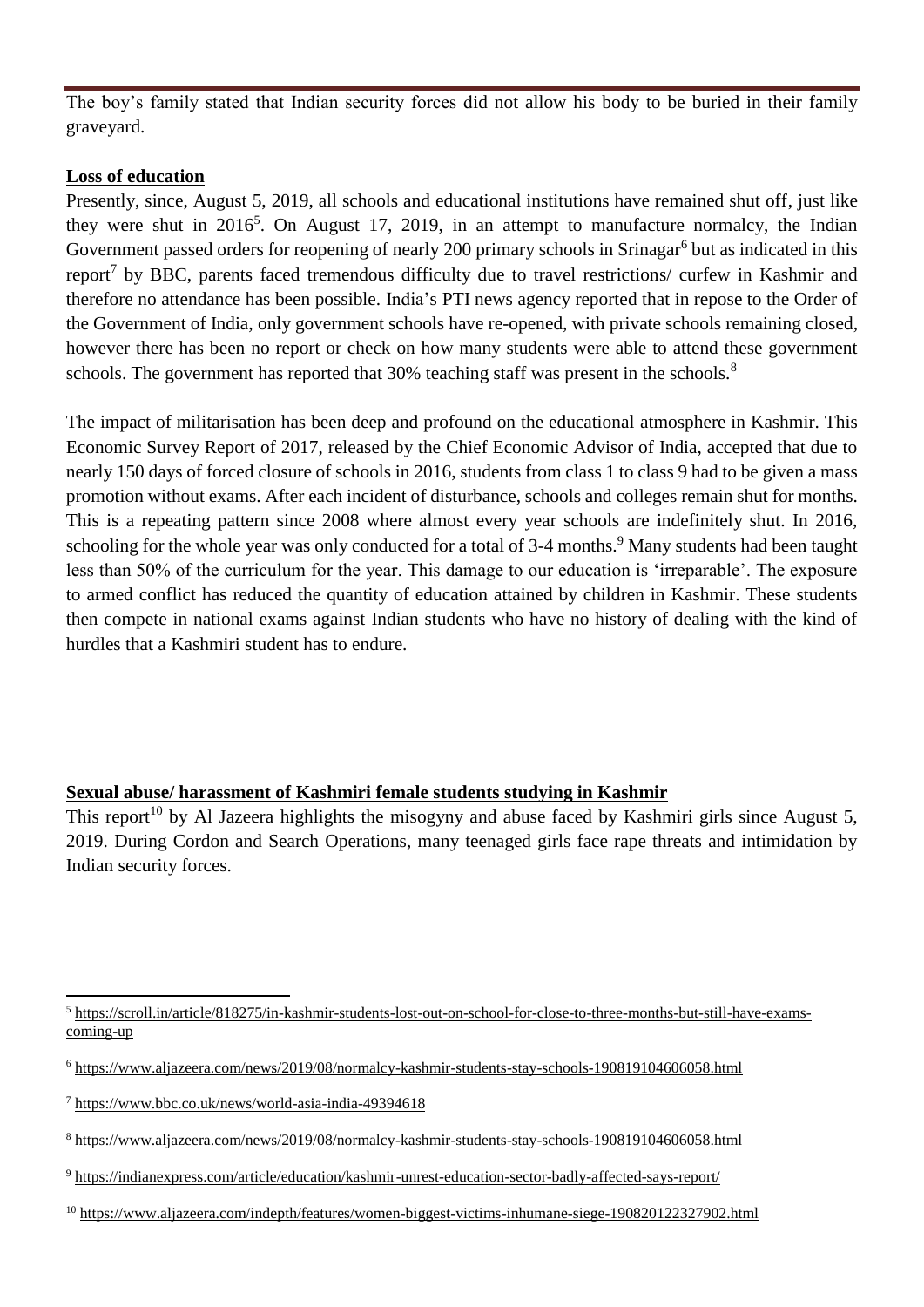This is another shocking report<sup>11</sup> which highlights one such incident where a large contingent of Indian forces entered Midur village in Awantipora town in South Kashmir and indulged in physical and verbal abuse of women present there. The alleged actions during these raids include spitting on women, vulgar gestures and physical violence.

School-going girls are often harassed by security forces, on their way to school. Over the past years, it has been observed that children whose family members have been detained by Indian security forces have also become vulnerable to exploitation. It has been admitted by elected leaders<sup>12</sup> that female students, teenaged girls are engaged by Indian security forces in operations to apprehend militants. Recently, Major Gogoi of the Indian army was caught in a hotel room with a female Kashmiri student last year.<sup>13</sup> Even high-ranking officials in security agencies are accused of having molested teenaged girls. In 2006, a 15-year-old female student Yasmin revealed that Indian security forces had resorted using honeycombs to trap Kashmiri militants.<sup>14</sup> In 2009 a female student of class 10 from Shopian, and her sister-in-law, was allegedly raped and killed by members of security agencies leading to huge agitation in Kashmir valley.<sup>15</sup> Amidst all this, any sense of justice, from the civil society of India, is elusive in the light of sweeping assumptions of integrity and honour on part of security forces stationed in Kashmir.

## **Attacks on faculty/teachers**

The Indian Constitution does not have any specific provision which explicitly prohibits torture. The Supreme Court of India however, made it clear in its case law that protection against torture is inherent in right to life and personal liberty. However, there are many reported cases of teachers, professors, academics and other members of the educational community being taken prisoner, held in captivity, beaten and tortured and killed in custody<sup>16</sup>. This report from TRT world highlights how earlier in 2019, a chemistry teacher was killed in police custody.<sup>17</sup> This report<sup>18</sup> from NDTV, an Indian TV channel, reports how the Indian army admitted to killing of another teacher in 2016 after he was picked up in an overnight raid.

### **Attacks on school children**

 $\overline{a}$ 

Until recently, there was no protection given to juveniles in Kashmir and children were routinely arrested and jailed. Even after the legislation has been passed, there are extra-judicial methods being employed to circumvent the law and detain or arrest, and harm children psychologically and physically. In April 2017,

- <sup>14</sup> <http://www.hardnewsmedia.com/2006/06/484>
- <sup>15</sup> <https://feminisminindia.com/2018/06/01/justice-elusive-shopian-case/> Also see<http://www.kashmirlit.org/infinite-injustice-lies-damned-lies/>
- <sup>16</sup> <https://www.aljazeera.com/news/southasia/2019/03/clashes-kashmir-teacher-dies-police-custody-190319133729126.html>

<sup>11</sup> <https://thediplomat.com/2018/08/in-kashmir-security-searches-lead-to-sexual-abuse/>

<sup>12</sup> PDP leader Muzaffar Hussain Baig went on record saying Kashmiri girls were used as honey traps against militants- Read: <https://www.indiatoday.in/magazine/states/story/20071022-sex-and-the-valley-734314-2007-10-12>

<sup>&</sup>lt;sup>13</sup> [https://www.india.com/news/india/army-using-kashmiri-girls-as-honey-trap-to-catch-militants-hizbul-mujahideen](https://www.india.com/news/india/army-using-kashmiri-girls-as-honey-trap-to-catch-militants-hizbul-mujahideen-commander-in-viral-audio-message-3083512/)[commander-in-viral-audio-message-3083512/](https://www.india.com/news/india/army-using-kashmiri-girls-as-honey-trap-to-catch-militants-hizbul-mujahideen-commander-in-viral-audio-message-3083512/)

Also see<https://www.india.com/news/agencies/court-seeks-status-report-in-major-gogoi-hotel-incident-3076529/>

<sup>&</sup>lt;sup>17</sup> <https://www.trtworld.com/opinion/a-teacher-is-killed-in-kashmir-where-is-the-justice-25152>

<sup>&</sup>lt;sup>18</sup> <https://www.ndtv.com/india-news/army-admits-teacher-killed-by-soldiers-says-unacceptable-unjustified-1446197>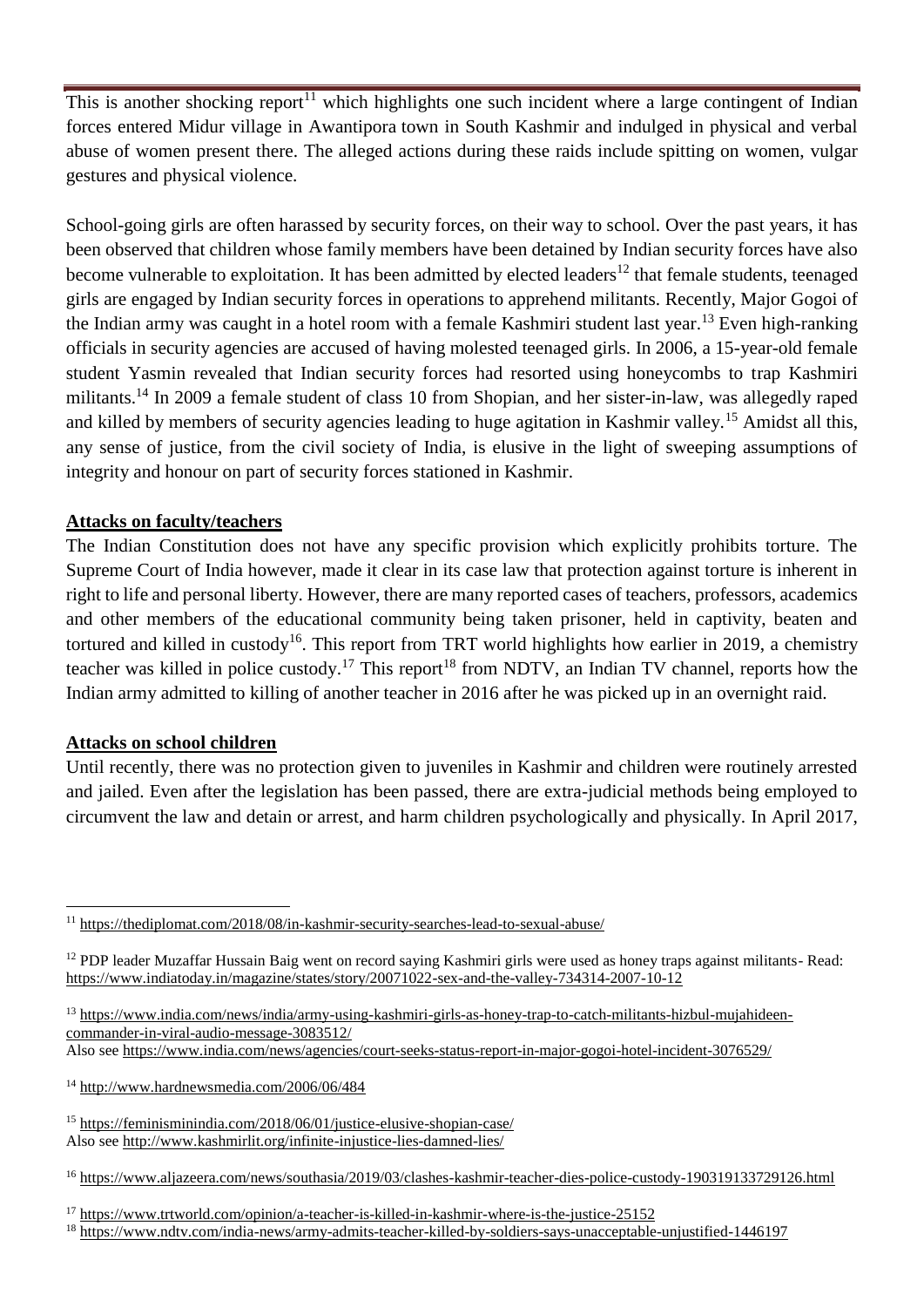50 students were shot with pellet-guns when hundreds of students from Sri Pratap College led a protest against Indian forces.<sup>19</sup>

#### **Attacks on schools**

Presently, the schools are shut and so there have been no reports of attacks on schools since August 5, 2019 in Kashmir. It is pertinent to mention that schools are regularly within the line of fire by paramilitary even in Srinagar, where often teargas shells are fired into schools and in the schools near the LOC, live ammunition often finds its way in. In 2014, heavy shelling by Indian forces on the Sialkot border villages in Charwar sector caused 120 government schools to shut, and caused heightened levels of fear and distress for local communities.<sup>20</sup> The paramilitary forces are routinely accused of directing tear-gas shells into schools and hospitals which there are children inside.<sup>21</sup> Both schools and universities are damaged. In addition, there have been many attacks of arson on schools and the government is unable to identify who perpetrated the attacks. In 2016 alone, 32 school buildings were burned down by unknown people. Either the Government of India is incompetent or they are complicit. Here are some reports by BBC and Aljazeera that covered this incident. <sup>22</sup> In 2016, shelling across the border lead to closure of 25 girls' and 34 boys' schools. On December 16th 2016, a school van was hit by shelling, [killing the driver and wounding eight](https://www.aljazeera.com/news/2016/12/dead-indian-shelling-school-van-kashmir-161216132132004.html)  [children.](https://www.aljazeera.com/news/2016/12/dead-indian-shelling-school-van-kashmir-161216132132004.html) On the July 25th 2017, a school building in Poonch was heavily damaged due to shelling. The week before, [25 schools closed](https://www.outlookindia.com/website/story/pakistan-army-shelled-schools-it-is-not-something-we-would-do-says-indian-army/299788) due to ceasefire violations.<sup>23</sup>

#### **Blockade of internet**

Since August 5, 2019 there has been no internet access in Kashmir. Students taking online exams, form submissions for colleges and any internet related activity are deeply affected. Apart from the obvious effect of having no connectivity, the internet blockade and accompanying curfew situation has affected Kashmiri students living around the world as their parents are unable to send any money to them.

#### **Mental health of students**

 $\overline{a}$ 

Kashmiri students face a direct and on-going threat to their lives every day. Living in the backdrop of a perpetual threat of violence has led to problems with mental health, as well as stunted intellectual development. A 2014 study compared the mental health of school-children in Srinagar to those in Kolkata. The students in Kashmir were found to be more than twice as likely to suffer from poor mental and emotional health.<sup>24</sup> Since 2014, the incidents of turmoil and bloodshed have increased. 2018 is on record

<sup>19</sup> <https://tribune.com.pk/story/1422920/dangerous-new-phase-kashmir-conflict/>

<sup>&</sup>lt;sup>20</sup> <http://www.pakistankakhudahafiz.com/india-resumes-shelling-ajk-sialkot-villages/>

<sup>&</sup>lt;sup>21</sup> <https://www.aljazeera.com/news/2017/04/kashmir-teen-shot-dead-54-students-wounded-clashes-170415190505282.html>

May also see- <https://time.com/4743988/kashmir-jammu-india-pakistan-unrest/>

<sup>22</sup> <https://www.aljazeera.com/indepth/features/2016/11/burning-kashmir-schools-161102102009566.html>

Also see- <https://www.bbc.co.uk/news/world-asia-india-37819842>

<sup>23</sup> https://reliefweb.int/report/pakistan/impact-explosive-violence-students-and-education-kashmir

 $24$  Monidipa Banerjee et al. (2014). 'A comparative study of mental health problems among 11-17 year old Indian school children living in areas with persistent political violence and children of the same age group living under standard conditions using selfrated Strength and Difficulty Questionnaire', Sri Lanka Journal of Child Health, 2015; 44(2): 88-91.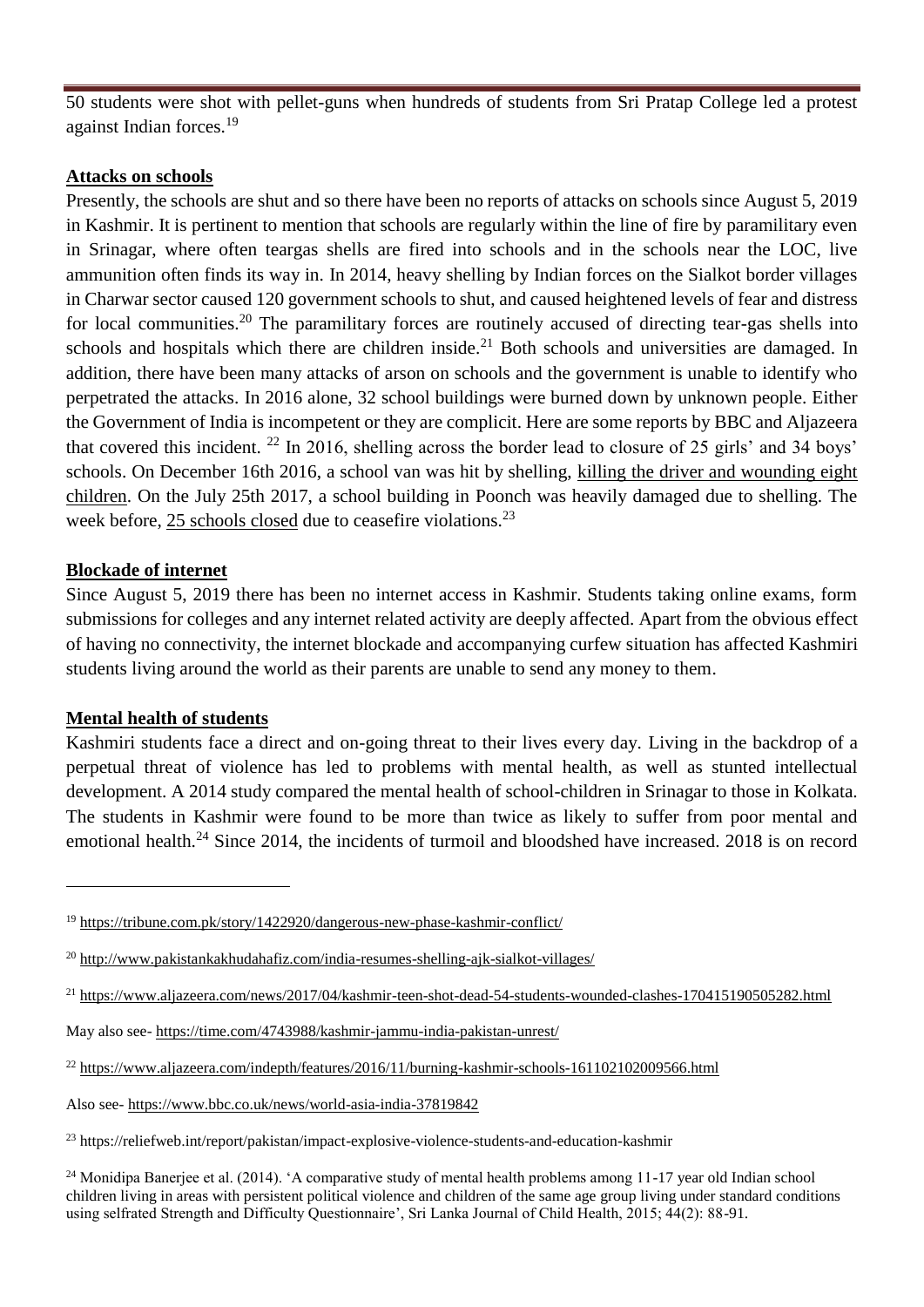as the bloodiest year in the last decade.<sup>25</sup> The effects of this unabated ghastly violence on the mental health of students in Kashmir are drastic.

## **Female students dropping out**

Proximity of schools to military camps leading to an increased chance of sexual abuse and harassment have lead to fears causing an increase in female dropout rates in rural areas over the last few years.

# **Situation of Kashmiri students in Indian cities**

It is essential to highlight the dangerous conditions of Kashmiri students living in Indian cities like Mumbai, Bangalore, Delhi etc. Indian leaders are on record<sup>26</sup> making sexist and misogynistic remarks about Kashmiri girls, alluding to human trafficking. This creates an atmosphere of fear and general hostility towards the Kashmiri students living in Indian cities. These incidents are a humiliation of Kashmiri people merely because they are from Kashmir and the videos of such attacks are widely circulated on the internet and social media but no action has been taken against the perpetrators till now. Since August 5, 2019, there are many incidents of Indian shopkeepers refusing to sell supplies to Kashmiri students, mobile phone dealers are refusing sim-cards, and hotel owners are refusing accommodation to Kashmiris. It doesn't help that Kashmiris look visibly different with our fair skin colour and facial features, making it easy to identify and harass. Here are some links that highlight the immense lack of safety and conditions Kashmiris are currently experiencing, all over India-

- Kashmiris students facing eviction in the aftermath of Pulwama attacks, as reported by Reuters.<sup>27</sup>
- Kashmiri students fleeing Chandigarh were attacked and beaten as reported by Scroll.<sup>28</sup>
- Kashmiris living in Maharashtra were also attacked, as reported by Economic Times.<sup>29</sup>
- Kashmiri student living in Bangalore was beaten up by a mob, as reported by India Today.<sup>30</sup>
- Kashmiris in Dehradun beaten up by a mob, as reported by Rising Kashmir; also see report by The Week indicating that 300 Kashmiri students had to flee Dehradun, following harassment and threats of physical violence.<sup>31</sup>

<sup>31</sup>http://risingkashmir.com/news/kashmiri-students-studying-in-dehradun-beaten-threatened-344011.html

 $\overline{a}$ <sup>25</sup> [https://www.washingtonpost.com/world/asia\\_pacific/2018-is-the-deadliest-year-in-a-decade-in-kashmir-next-year-could-be](https://www.washingtonpost.com/world/asia_pacific/2018-is-the-deadliest-year-in-a-decade-in-kashmir-next-year-could-be-worse/2018/12/22/493ff2e4-03bb-11e9-958c-0a601226ff6b_story.html)[worse/2018/12/22/493ff2e4-03bb-11e9-958c-0a601226ff6b\\_story.html](https://www.washingtonpost.com/world/asia_pacific/2018-is-the-deadliest-year-in-a-decade-in-kashmir-next-year-could-be-worse/2018/12/22/493ff2e4-03bb-11e9-958c-0a601226ff6b_story.html) May also see<https://www.newsclick.in/civilian-killings-2018-was-deadliest-year-kashmir-says-report>

<sup>26</sup> <https://www.thehindu.com/news/national/khattars-rape-remark-congress-aap-hit-out-at-bjp/article25530845.ece>

<sup>27</sup>[https://uk.reuters.com/article/uk-india-kashmir-backlash/kashmiris-complain-of-evictions-after-deadly-attack-on-indian](https://uk.reuters.com/article/uk-india-kashmir-backlash/kashmiris-complain-of-evictions-after-deadly-attack-on-indian-forces-authorities-promise-safety-idUKKCN1Q609J)[forces-authorities-promise-safety-idUKKCN1Q609J](https://uk.reuters.com/article/uk-india-kashmir-backlash/kashmiris-complain-of-evictions-after-deadly-attack-on-indian-forces-authorities-promise-safety-idUKKCN1Q609J)

<sup>&</sup>lt;sup>28</sup>[https://scroll.in/article/913585/in-makeshift-chandigarh-shelter-kashmiri-students-fleeing-dehradun-mobs-share-agonising](https://scroll.in/article/913585/in-makeshift-chandigarh-shelter-kashmiri-students-fleeing-dehradun-mobs-share-agonising-stories)[stories](https://scroll.in/article/913585/in-makeshift-chandigarh-shelter-kashmiri-students-fleeing-dehradun-mobs-share-agonising-stories)

<sup>29</sup>[https://economictimes.indiatimes.com/news/politics-and-nation/kashmiri-students-attacked-in](https://economictimes.indiatimes.com/news/politics-and-nation/kashmiri-students-attacked-in-maharashtra/articleshow/68106084.cms)[maharashtra/articleshow/68106084.cms](https://economictimes.indiatimes.com/news/politics-and-nation/kashmiri-students-attacked-in-maharashtra/articleshow/68106084.cms)

<sup>30</sup> <https://www.indiatoday.in/india/story/kashmiri-student-thrashed-bengaluru-1486136-2019-03-25>